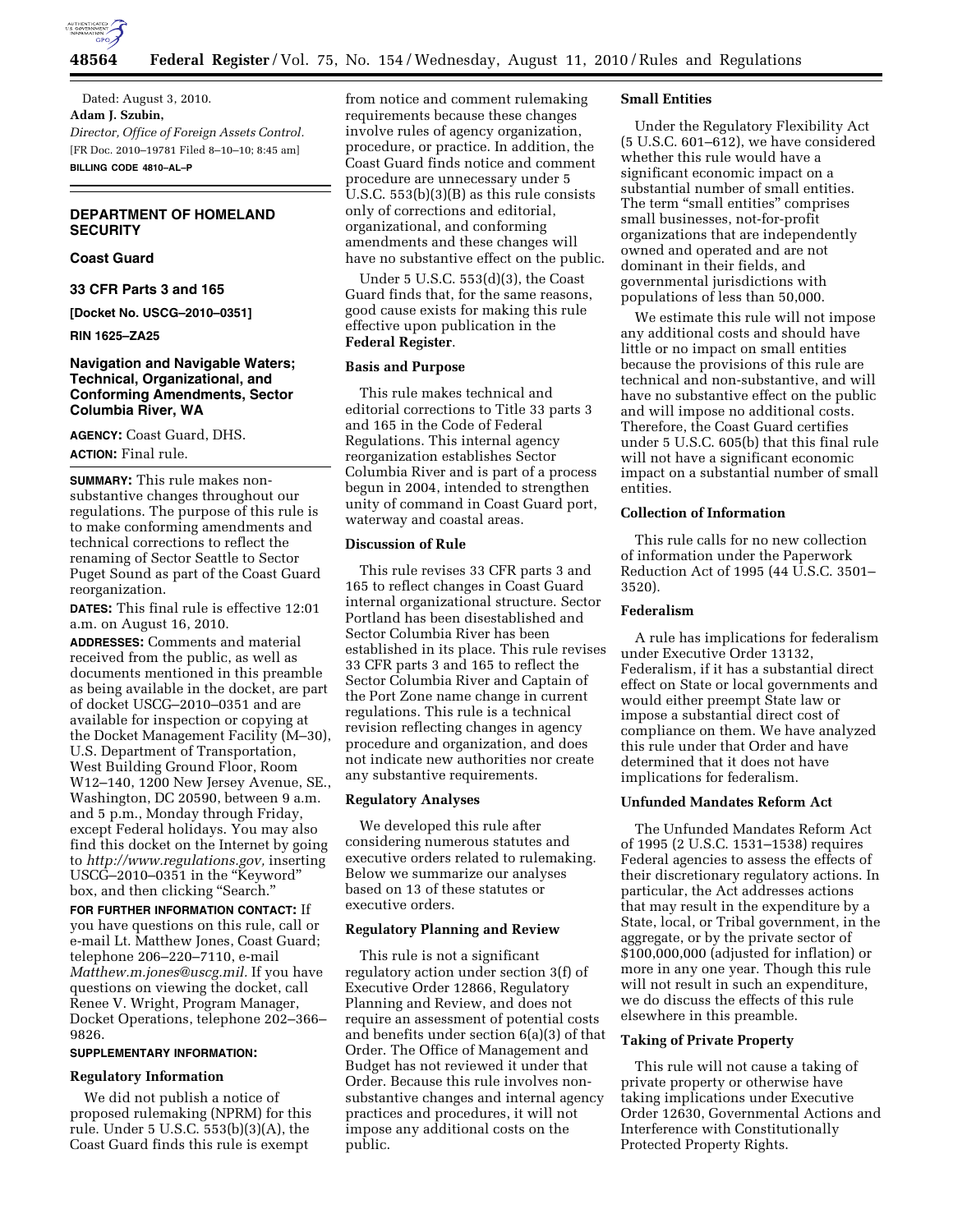### **Civil Justice Reform**

This rule meets applicable standards in sections 3(a) and 3(b)(2) of Executive Order 12988, Civil Justice Reform, to minimize litigation, eliminate ambiguity, and reduce burden.

#### **Protection of Children**

We have analyzed this rule under Executive Order 13045, Protection of Children from Environmental Health Risks and Safety Risks. This rule is not an economically significant rule and does not create an environmental risk to health or risk to safety that may disproportionately affect children.

### **Indian Tribal Governments**

This rule does not have Tribal implications under Executive Order 13175, Consultation and Coordination with Indian Tribal Governments, because it does not have a substantial direct effect on one or more Indian Tribes, on the relationship between the Federal Government and Indian Tribes, or on the distribution of power and responsibilities between the Federal Government and Indian Tribes.

### **Energy Effects**

We have analyzed this rule under Executive Order 13211, Actions Concerning Regulations That Significantly Affect Energy Supply, Distribution, or Use. We have determined that it is not a "significant energy action'' under that order because it is not a "significant regulatory action" under Executive Order 12866 and is not likely to have a significant adverse effect on the supply, distribution, or use of energy. The Administrator of the Office of Information and Regulatory Affairs has not designated it as a significant energy action. Therefore, it does not require a Statement of Energy Effects under Executive Order 13211.

#### **Technical Standards**

The National Technology Transfer and Advancement Act (NTTAA) (15 U.S.C. 272 note) directs agencies to use voluntary consensus standards in their regulatory activities unless the agency provides Congress, through the Office of Management and Budget, with an explanation of why using these standards would be inconsistent with applicable law or otherwise impractical. Voluntary consensus standards are technical standards (*e.g.,* specifications of materials, performance, design, or operation; test methods; sampling procedures; and related management systems practices) that are developed or adopted by voluntary consensus standards bodies.

This rule does not use technical standards. Therefore, we did not consider the use of voluntary consensus standards.

#### **Environment**

We have analyzed this rule under Department of Homeland Security Management Directive 023–01 and Commandant Instruction M16475.lD, which guide the Coast Guard in complying with the National Environmental Policy Act of 1969 (NEPA) (42 U.S.C. 4321–4370f), and have concluded that this action is one of a category of actions that do not individually or cumulatively have a significant effect on the human environment. This rule is categorically excluded under section 2.B.2, figure 2– 1, paragraph (34)(a) of the Instruction. This rule involves regulations which are editorial and/or procedural, such as those updating addresses or establishing application procedures. An environmental analysis checklist and a categorical exclusion determination are available in the docket where indicated under **ADDRESSES**.

#### **List of Subjects**

*33 CFR Part 3* 

Organization and functions (government agencies).

### *33 CFR Part 165*

Harbors, Marine Safety, Navigation (water), Reporting and record keeping requirements, Security measures, Waterways.

■ For the reasons discussed in the preamble, the Coast Guard amends 33 CFR parts 3 and 165 as follows:

## **PART 3—COAST GUARD AREAS, DISTRICTS, SECTORS, MARINE INSPECTION ZONES, AND CAPTAIN OF THE PORT ZONES**

■ 1. The authority citation for part 3 continues to read as follows:

**Authority:** 14 U.S.C. 92, Pub. L. 107–296, 116 Stat. 2135; Department of Homeland Security Delegation No. 0170.1, para. 2(23).

■ 2. Revise § 3.65–15 to read as follows:

#### **§ 3.65–15 Sector Columbia River Marine Inspection Zone and Captain of the Port Zone.**

Sector Columbia River's office is located in Astoria, OR. The boundaries of Sector Columbia River's Marine Inspection and Captain of the Port Zones start at the Washington coast at latitude 47°32′00″ N, longitude 124°21′15″ W, proceeding along this latitude east to latitude  $47^{\circ}32'00''$  N, longitude 123°18′00″ W; thence south to latitude 46°55′00″ N, longitude

123°18′00″ W; thence east along this latitude to the eastern Idaho state line; thence southeast along the Idaho state line to the intersection of the Idaho-Wyoming boundary; thence south along the Idaho-Wyoming boundary to the intersection of the Idaho-Utah-Wyoming boundaries; thence west along the southern border of Idaho to Oregon and then west along the southern border of Oregon to the coast at latitude 41°59′54″ N, longitude 124°12′42″ W; thence west along the southern boundary of the Thirteenth Coast Guard District, which is described in § 3.65–10, to the outermost extent of the EEZ at latitude 41°38′35″ N, 128°51′26″ W; thence north along the outermost extent of the EEZ to latitude 47°32′00″ N; thence east to the point of origin.

## **PART 165— REGULATED NAVIGATION AREAS AND LIMITED ACCESS AREAS**

■ 3. The authority citation for part 165 continues to read as follows:

**Authority:** 33 U.S.C. 1226, 1231; 46 U.S.C. Chapter 701; 50 U.S.C. 191, 195; 33 CFR 1.05–1, 6.04–1, 6.04–6, and 160.5; Pub. L. 107–295, 116 Stat. 2064; Department of Homeland Security Delegation No. 0170.1.

### **§ 165.1308 [Amended]**

 $\blacksquare$  4. In § 165.1308(c), remove the phrase ''Captain of the Port, Portland, Oregon'' and add, in its place, the phrase ''Captain of the Port Columbia River''.

#### **§ 165.1312 [Amended]**

 $\blacksquare$  5. In § 165.1312(b), remove the phrase ''Coast Guard Captain of the Port, Portland, Oregon'' and add, in its place, the phrase ''Captain of the Port Columbia River''.

#### **§ 165.1315 [Amended]**

 $\blacksquare$  6. In § 165.1315, in the heading and paragraph (b), remove the phrase ''Captain of the Port Portland'' and add, in its place, the phrase "Captain of the Port Columbia River''.

### **§ 165.1318 [Amended]**

■ 7. In § 165.1318:

■ a. In the section heading, remove ''Portland, OR Captain of the Port Zone'' and add, in its place, "Captain of the Port Columbia River Zone''*.* 

 $\blacksquare$  b. In paragraphs (a), (d), (i) and (l) remove the phrase ''Captain of the Port Portland'' and add, in its place, the phrase ''Captain of the Port Columbia River''.

## **§ 165.1322 [Amended]**

■ 8. In § 165.1322, in the section heading remove ''Oregon Captain of the Port Zone'' and add, in its place